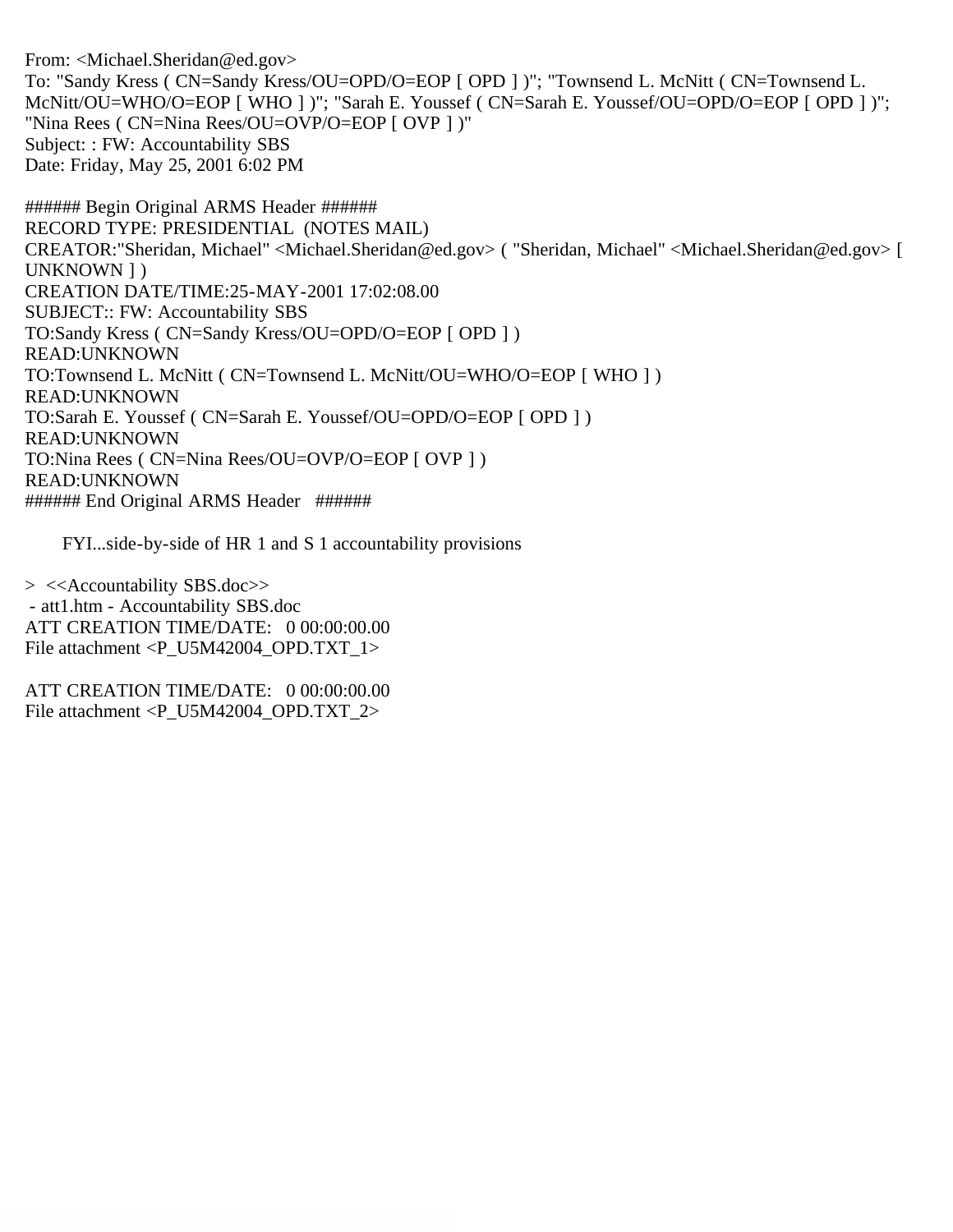# **The following document is attachment P\_U5M42004\_OPD.TXT\_1**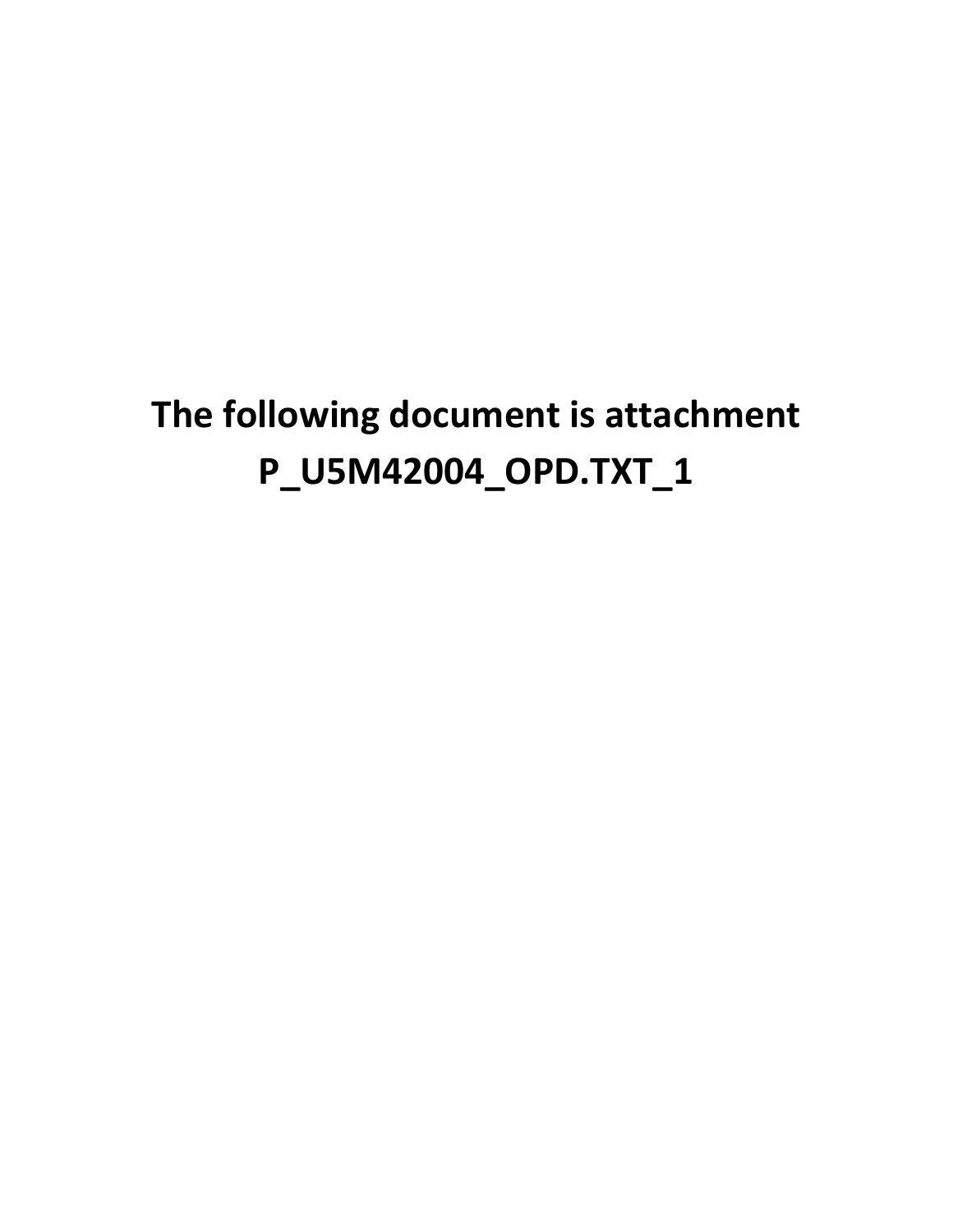<<Accountability SBS.doc> ;>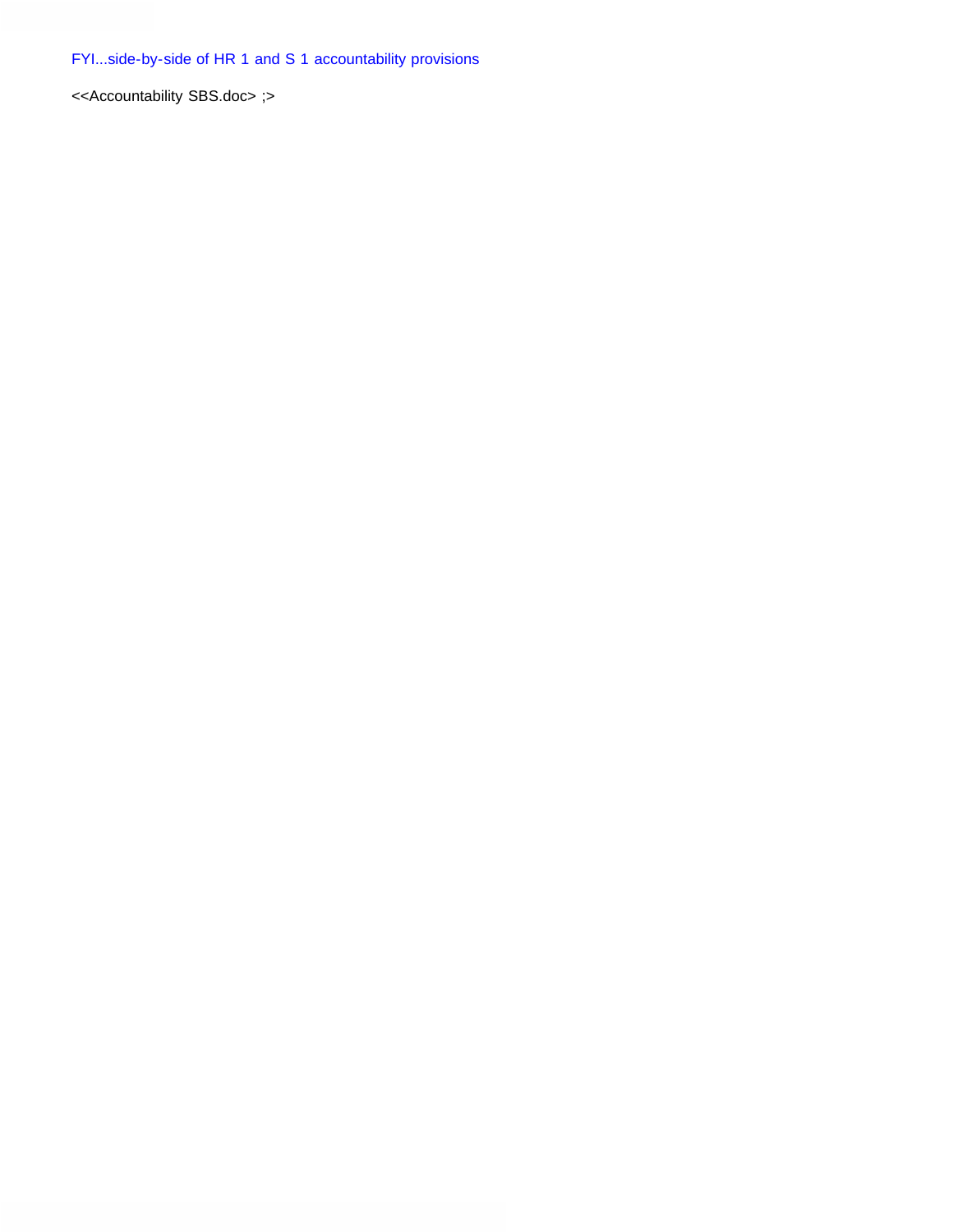# **The following document is attachment P\_U5M42004\_OPD.TXT\_2**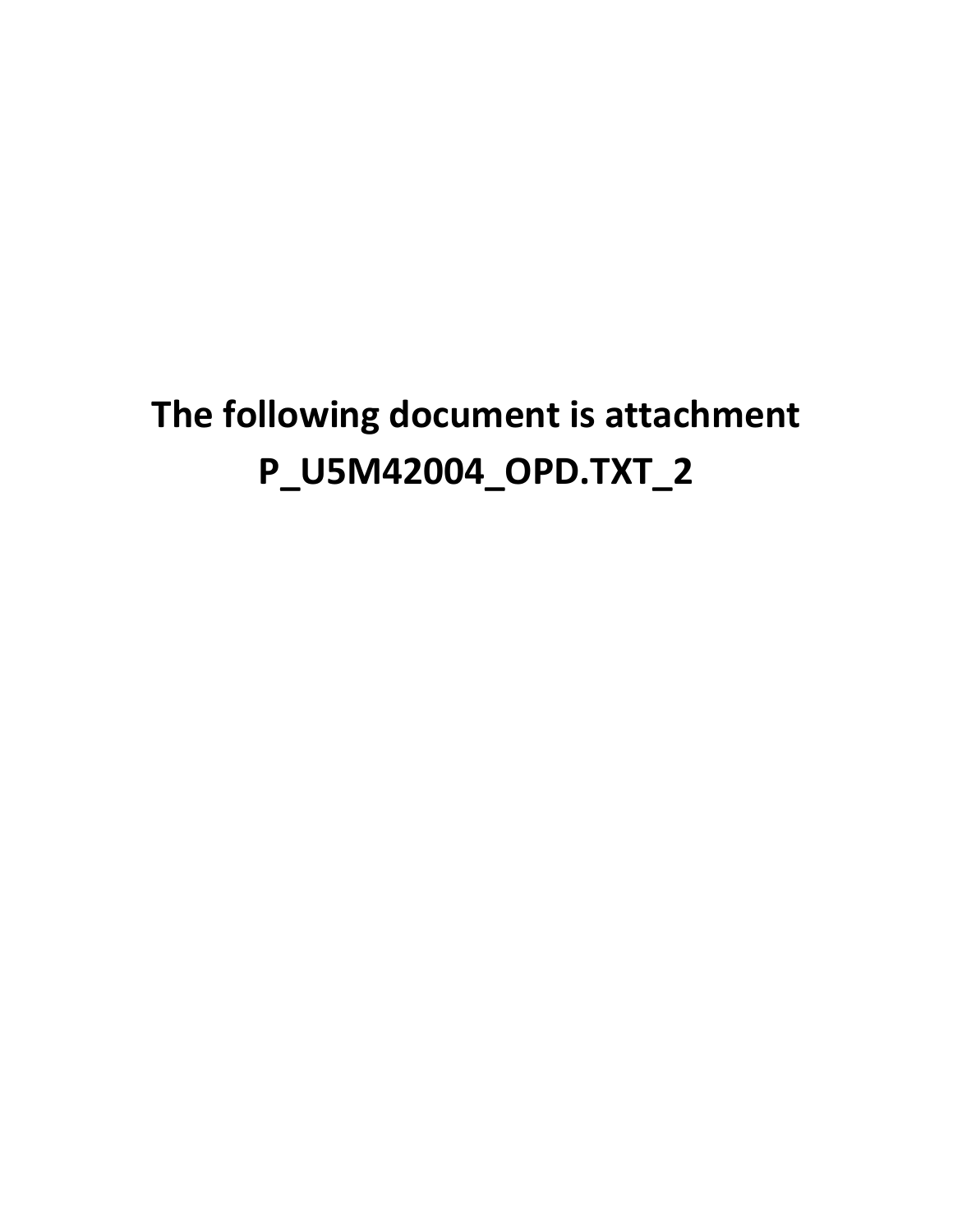| H.R.1                                                                                                                                                                                                                                                                                                                                                              | S. 1                                                                                                                                                                                                                                         |  |
|--------------------------------------------------------------------------------------------------------------------------------------------------------------------------------------------------------------------------------------------------------------------------------------------------------------------------------------------------------------------|----------------------------------------------------------------------------------------------------------------------------------------------------------------------------------------------------------------------------------------------|--|
| <b>Reservation for School Improvement</b><br>Authorizes new State-level Reservation for<br>School Improvement in the amount of<br>1 percent of State Part A allocations in 2002<br>and 2003 and 3 percent thereafter. SEAs<br>must subgrant at least 95 percent of these<br>funds to LEAs for schools identified for<br>school improvement, corrective action, and | 3.5 percent of Part A allocations for FY 2002<br>and 2003, rising to 5 percent thereafter, with<br>not less than 50 percent of the amount<br>reserved subgranted to LEAs for school<br>improvement, corrective action, or<br>reconstitution. |  |
| reconstitution under section $1116(c)$ .<br>Authorizes a new \$500 million Assistance<br>for Local School Improvement State grants<br>program. States would subgrant 95 percent<br>of their allocations to LEAs, which would<br>make school-level grants of \$50,000 to<br>\$500,000 for school improvement activities<br>under section 1116.                      | No similar provision.                                                                                                                                                                                                                        |  |
| <b>Standards</b><br>Requires content and "academic<br>achievement" standards in reading, math, and<br>(by 2005-2006) science.                                                                                                                                                                                                                                      | Requires standards for math, reading, history,<br>and science. History and science standards<br>excluded from assessment and accountability<br>requirements until 2005-2006.                                                                 |  |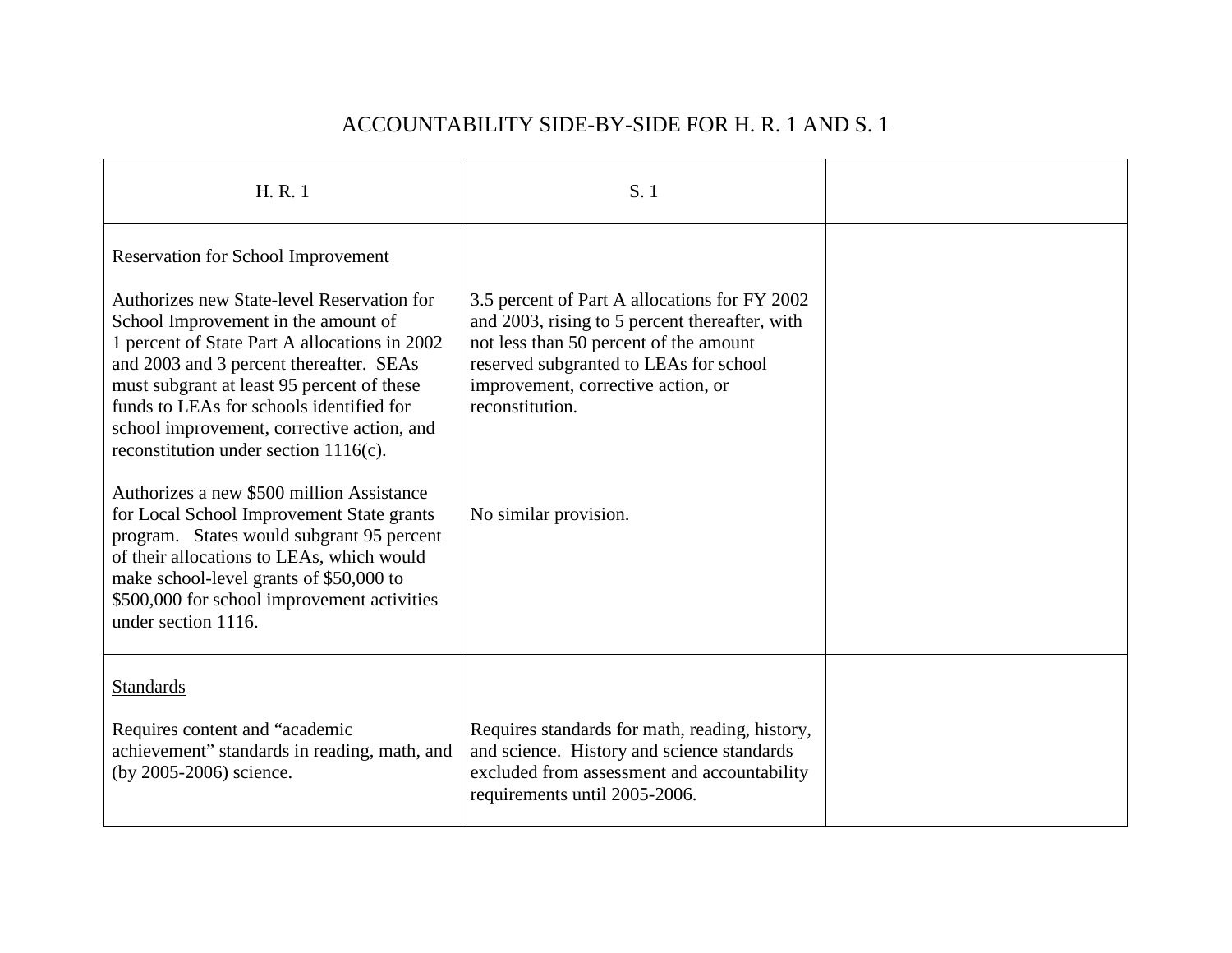| H.R.1                                                                                                                                                                                                                                                                                                                                                                                                                                                                                            | S. 1                                                                                                                                                                                                                                                                                                                                                                                                                                         |  |
|--------------------------------------------------------------------------------------------------------------------------------------------------------------------------------------------------------------------------------------------------------------------------------------------------------------------------------------------------------------------------------------------------------------------------------------------------------------------------------------------------|----------------------------------------------------------------------------------------------------------------------------------------------------------------------------------------------------------------------------------------------------------------------------------------------------------------------------------------------------------------------------------------------------------------------------------------------|--|
| <b>Accountability System</b>                                                                                                                                                                                                                                                                                                                                                                                                                                                                     |                                                                                                                                                                                                                                                                                                                                                                                                                                              |  |
| Requires "single, statewide State<br>accountability system," including sanctions<br>and rewards for LEAs and schools, except<br>that non-Title I schools are not subject to<br>school improvement provisions in $1116(c)$ .                                                                                                                                                                                                                                                                      | Same as House bill.                                                                                                                                                                                                                                                                                                                                                                                                                          |  |
| <b>Adequate Yearly Progress (AYP)</b>                                                                                                                                                                                                                                                                                                                                                                                                                                                            |                                                                                                                                                                                                                                                                                                                                                                                                                                              |  |
| AYP definition must measure the dropout<br>rate and include annual numerical objectives<br>for "continuing and significant<br>improvement" in the achievement of (1) all<br>students, (2) groups based on poverty, race<br>and ethnicity, disability, and LEP status, and<br>(3) acquisition of English language<br>proficiency by LEP students. Requires a<br>target year, not more than 12 years from the<br>year following enactment, for all groups<br>meeting the proficient level on State | Similar to House bill, but calls for annual<br>measurable objectives for "continuing and<br>significant improvement" in the achievement<br>of all students and of groups based on<br>poverty, race and ethnicity, LEP and migrant<br>status, disability, and gender. Also must<br>include timeline for all groups meeting the<br>proficient level on State assessments within<br>10 years, as well as school completion or<br>dropout rates. |  |
| assessments, with annual percentage increase<br>goals needed to meet target.                                                                                                                                                                                                                                                                                                                                                                                                                     | In measuring AYP, States must give greater<br>weight to groups performing "the furthest<br>from the proficient level" and "that make the                                                                                                                                                                                                                                                                                                     |  |
| Finally, not less than 95 percent of each<br>group of students included in the definition<br>of AYP must take the State assessments for a                                                                                                                                                                                                                                                                                                                                                        | greatest improvement." In addition, States,<br>LEAs, and schools must increase the<br>percentage of each group (excluding gender                                                                                                                                                                                                                                                                                                             |  |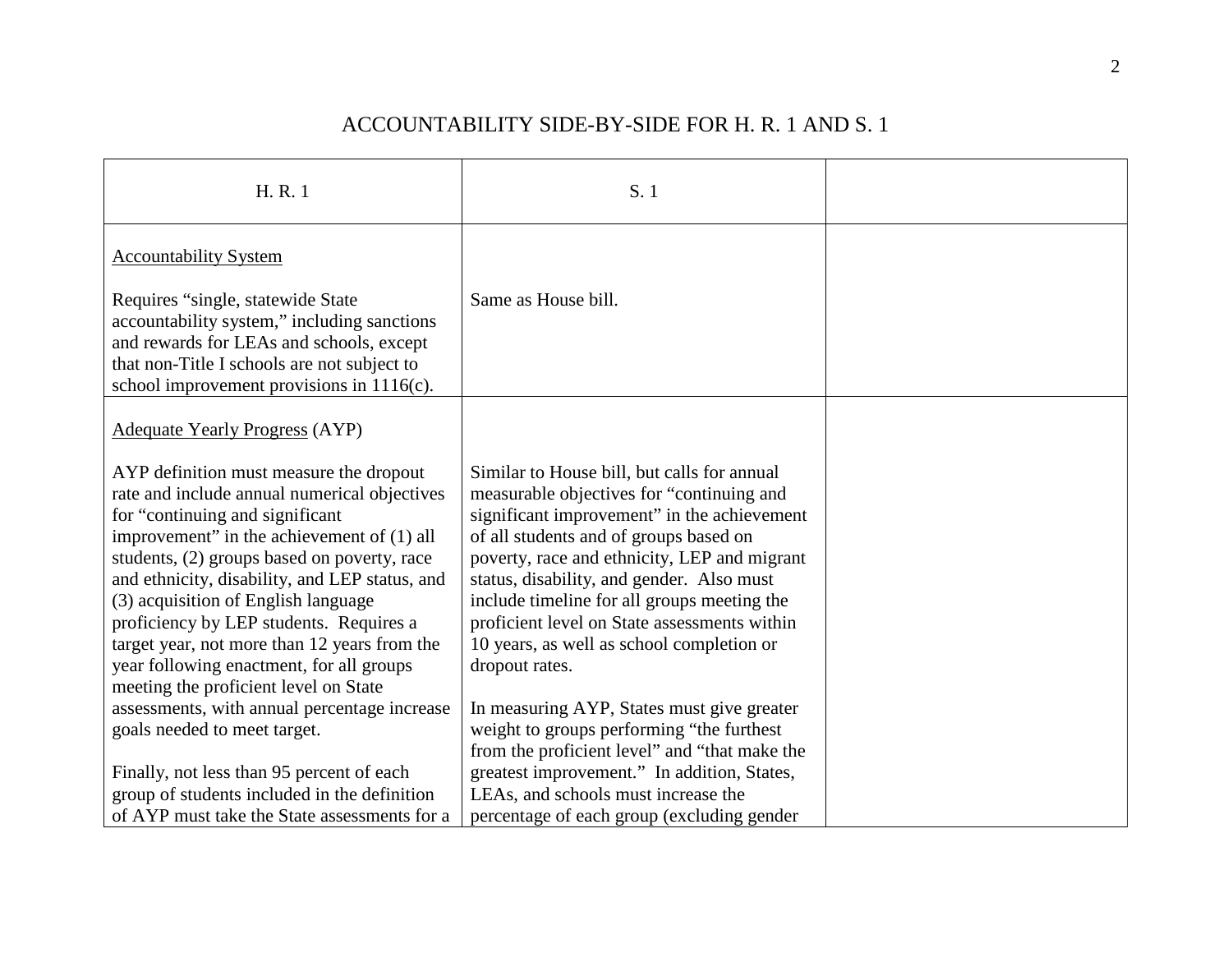| H.R.1                                                                                                                                                                                                                                                                     | S. 1                                                                                                                                                                                            |  |
|---------------------------------------------------------------------------------------------------------------------------------------------------------------------------------------------------------------------------------------------------------------------------|-------------------------------------------------------------------------------------------------------------------------------------------------------------------------------------------------|--|
| school to make AYP.                                                                                                                                                                                                                                                       | and migrant status) of students meeting the<br>proficient level in reading and math by<br>1 percent each year to meet AYP. Includes<br>same 95 percent assessment requirement as<br>House bill. |  |
| Assessments                                                                                                                                                                                                                                                               |                                                                                                                                                                                                 |  |
| Requires annual assessments, aligned to State<br>standards, in reading and math for all<br>students in grades 3-8 beginning in 2004-<br>2005. Assessment results must be<br>disaggregated by gender, race, ethnicity, LEP<br>and migrant status, disability, and poverty. | Similar to House bill, except requires annual<br>assessments for all students in grades 3-8<br>beginning in 2005-2006, with science<br>assessments added in 2007-2008.                          |  |
| Requires annual assessment of the English<br>language proficiency of LEP students<br>beginning in $2002-2003$                                                                                                                                                             | No similar provision.                                                                                                                                                                           |  |
| Sec. 7104 authorizes \$400 million "and such<br>sums" for developing and implementing the<br>required standards and assessments.                                                                                                                                          | Sec. 6203 authorizes \$400 million "and such<br>sums" for developing and implementing the<br>required standards and assessments.                                                                |  |
|                                                                                                                                                                                                                                                                           | Authorizes \$200 million for grants to help<br>States and LEAs collaborate with IHEs,<br>research institutions, and other organizations<br>to improve assessment systems.                       |  |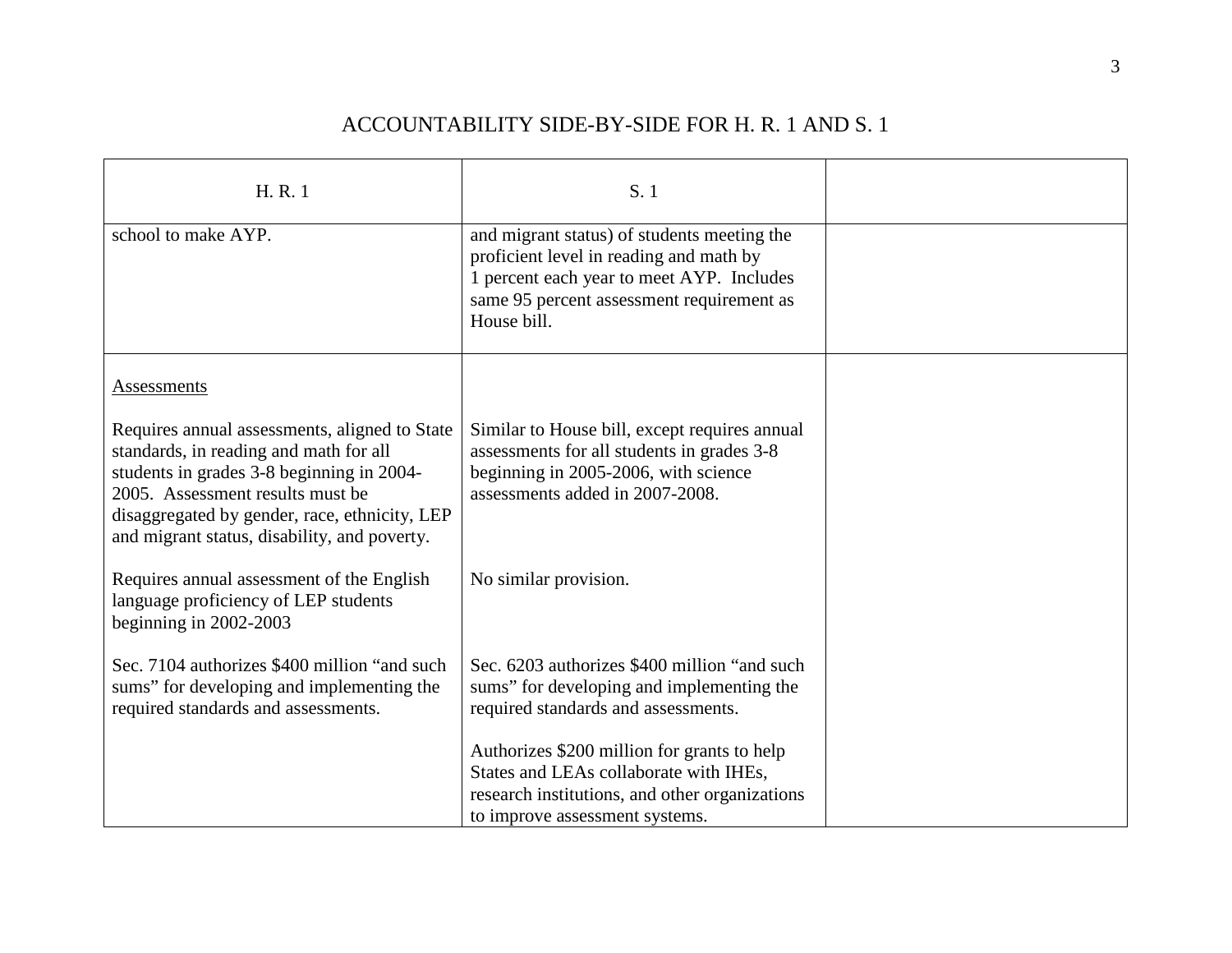| H.R.1                                                                                                                                                                                                                                                                                                                                                                                            | S. 1                                                                                                                                                                                                                                                                                     |  |
|--------------------------------------------------------------------------------------------------------------------------------------------------------------------------------------------------------------------------------------------------------------------------------------------------------------------------------------------------------------------------------------------------|------------------------------------------------------------------------------------------------------------------------------------------------------------------------------------------------------------------------------------------------------------------------------------------|--|
| Assessment "Trigger"                                                                                                                                                                                                                                                                                                                                                                             |                                                                                                                                                                                                                                                                                          |  |
| No provision.                                                                                                                                                                                                                                                                                                                                                                                    | States may delay compliance with the new<br>assessment requirements if the amount<br>appropriated for assessment development and<br>implementation under Sec. 6203(a) is less<br>than \$370 million for FY 2002, with the target<br>rising by \$10 million each year through<br>FY 2008. |  |
| <b>State NAEP</b><br>Requires States to participate, beginning in<br>2002-2003, in annual State assessments of $4th$<br>and 8 <sup>th</sup> grade reading and math under NAEP,<br>or another independent academic assessment<br>(described in Sec. 7101). Authorizes<br>\$69 million "and such sums" to pay for<br>participation in State NAEP or to offset costs<br>of independent assessments. | Similar to House bill, but conditions<br>participation on the Federal government<br>paying the costs of such participation.                                                                                                                                                              |  |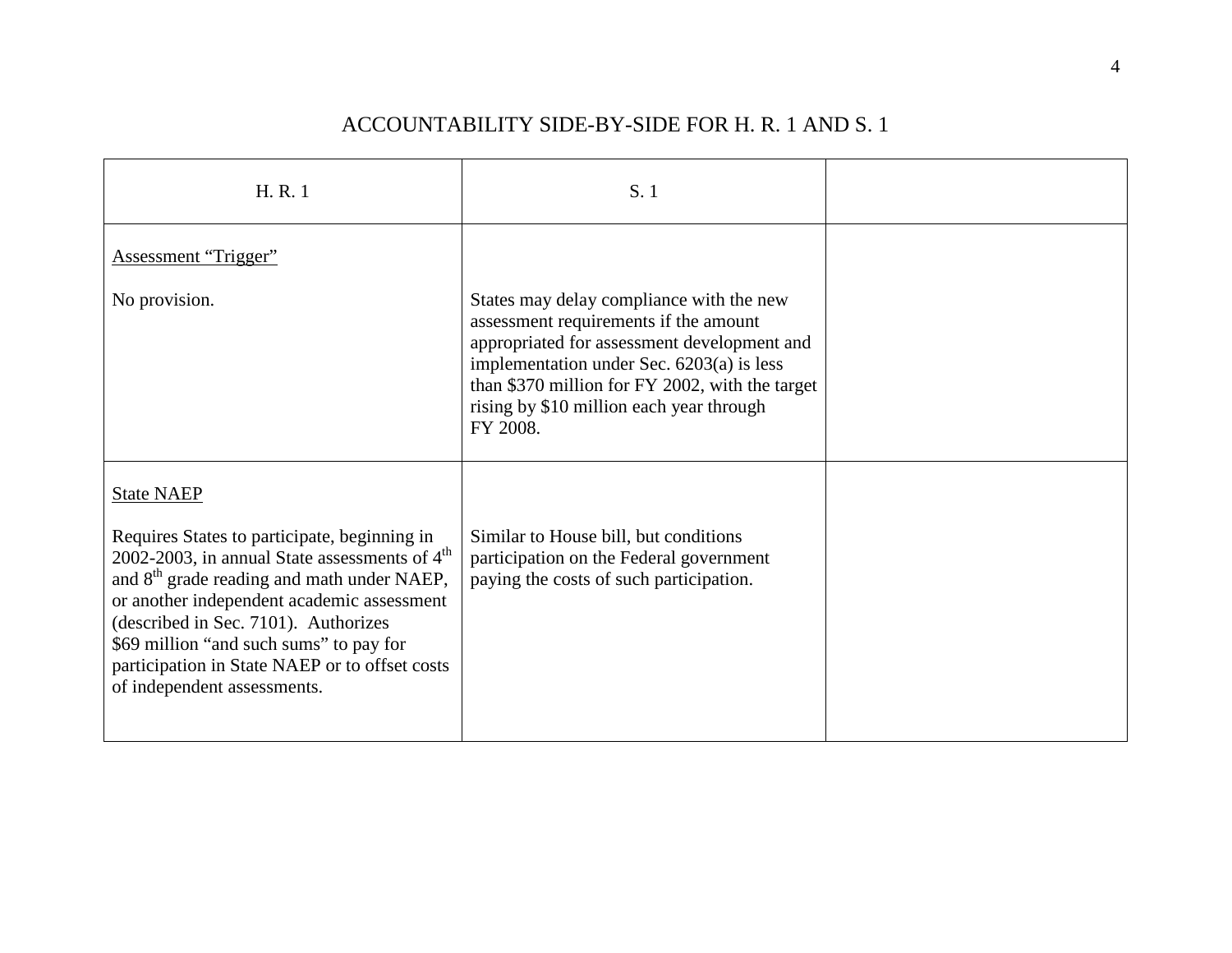| H.R.1                                                                                                                                                                                                                                                                                                                                                          | S. 1                                                                                         |  |
|----------------------------------------------------------------------------------------------------------------------------------------------------------------------------------------------------------------------------------------------------------------------------------------------------------------------------------------------------------------|----------------------------------------------------------------------------------------------|--|
| <b>Report Cards</b>                                                                                                                                                                                                                                                                                                                                            |                                                                                              |  |
| Requires State report cards beginning in<br>2002-2003 and including aggregate and<br>disaggregated student performance<br>information, as well as graduation rates, AP<br>test-taking and results, the professional<br>qualifications of teachers, and other<br>information.                                                                                   | Similar to House bill, but requires<br>disaggregated 4-year graduation and dropout<br>rates. |  |
| Requires LEA report cards beginning in<br>2002-2003 and including both student<br>performance data and information on schools<br>identified for improvement.                                                                                                                                                                                                   | Similar to House bill.                                                                       |  |
| States also must submit annual reports to the<br>Secretary, beginning in 2001-2002, on<br>progress in developing and implementing the<br>new assessments, assessment results, and<br>information on schools identified for<br>improvement. Also requires, beginning in<br>2002-2003, information on the acquisition of<br>English proficiency by LEP students. | Similar to House bill, but no requirement for<br>data on English language acquisition.       |  |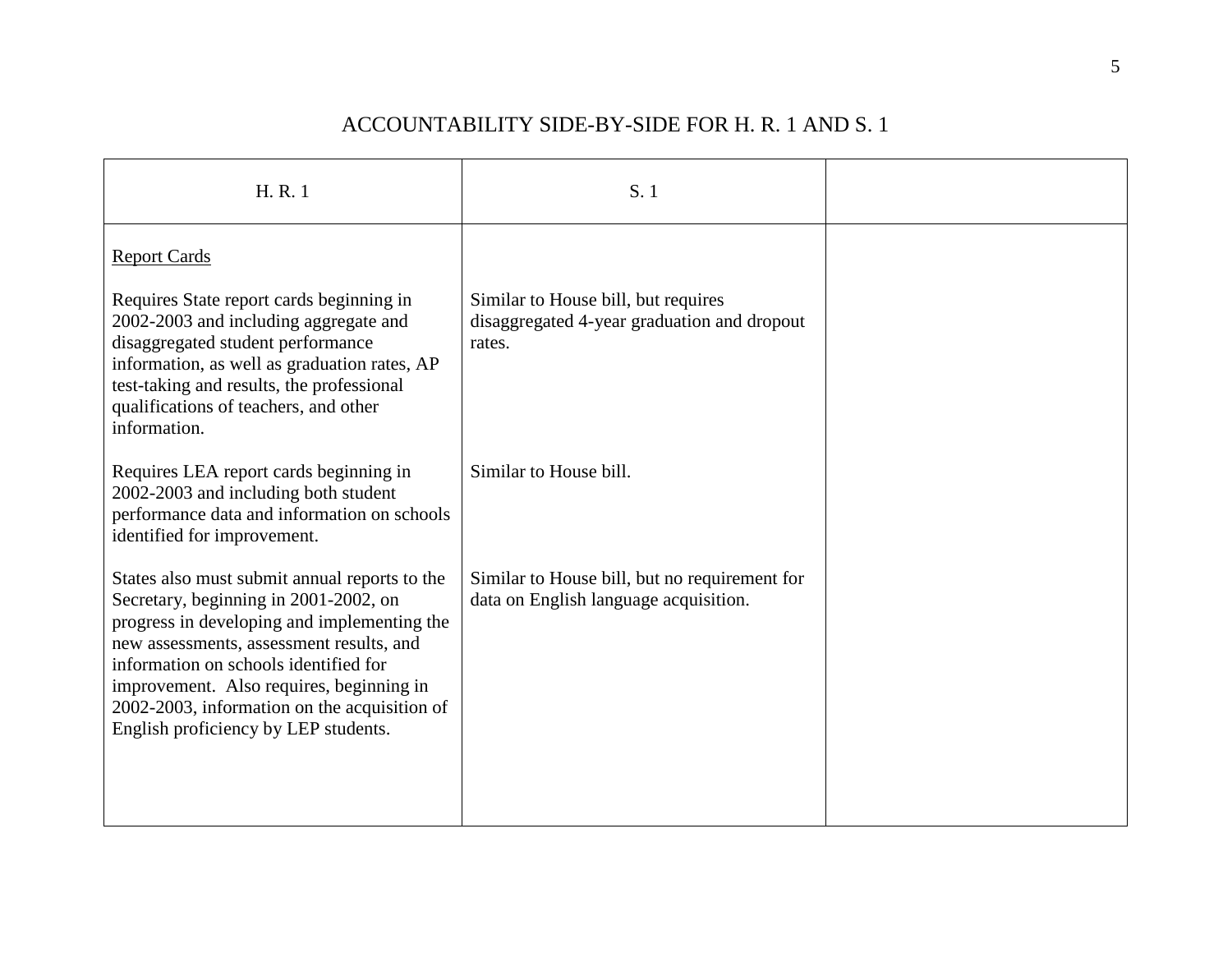| H.R.1                                                                                                                                                              | S. 1                |  |
|--------------------------------------------------------------------------------------------------------------------------------------------------------------------|---------------------|--|
| Parents Right-To-Know                                                                                                                                              |                     |  |
| Requires LEAs to provide parents, upon<br>request, information regarding the<br>professional qualifications of their children's<br>teachers and paraprofessionals. | Same as House bill. |  |
|                                                                                                                                                                    |                     |  |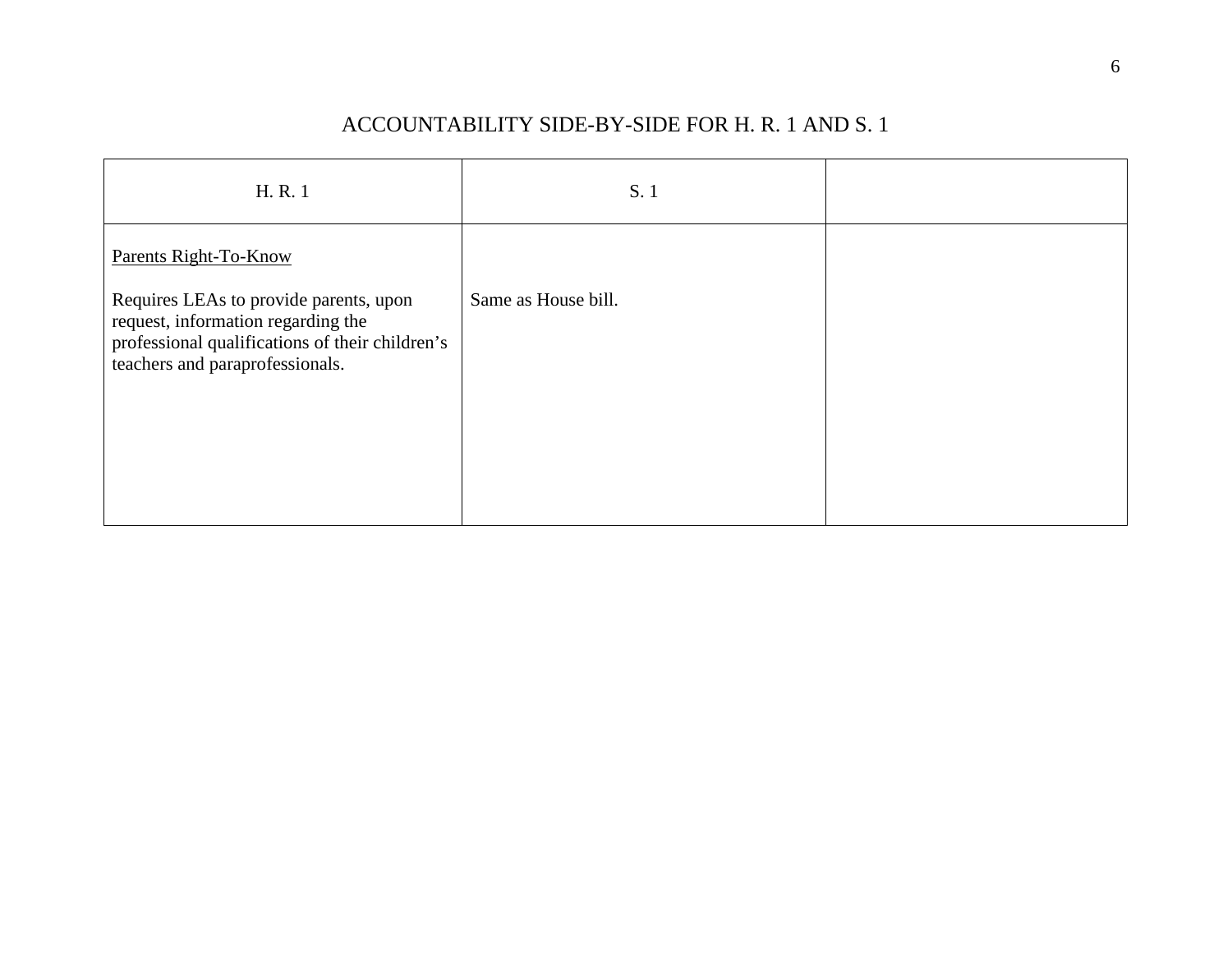| H.R.1                                                                                                                                                                                                                                                                                                                                                                                                                                                                                                                                    | S.1                                                                                                                                                                                                                                                                           |  |
|------------------------------------------------------------------------------------------------------------------------------------------------------------------------------------------------------------------------------------------------------------------------------------------------------------------------------------------------------------------------------------------------------------------------------------------------------------------------------------------------------------------------------------------|-------------------------------------------------------------------------------------------------------------------------------------------------------------------------------------------------------------------------------------------------------------------------------|--|
| <b>School Improvement</b><br>Requires LEAs to identify for school<br>improvement any school that fails to make<br>AYP for any single year, and to provide all<br>students enrolled in the school the option to<br>transfer to another public school not<br>identified for improvement, unless such an<br>option is prohibited by State law.                                                                                                                                                                                              | Similar to House bill, except that LEAs must<br>provide a public school choice option (subject)<br>to State and local law or policy and capacity<br>constraints) in the second year of school<br>improvement (i.e., following one additional<br>year of failure to make AYP). |  |
| Schools identified for improvement must<br>develop 2-year improvement plans, with<br>assistance from the LEA, involving research-<br>based strategies that specifically address<br>school weaknesses, reserve at least<br>10 percent of their Part A allocations for<br>professional development, and notify parents<br>about the identification for improvement and<br>the response to such identification. Plans<br>must be implemented no later than the<br>beginning of the school year following<br>identification for improvement. | Same as House bill.                                                                                                                                                                                                                                                           |  |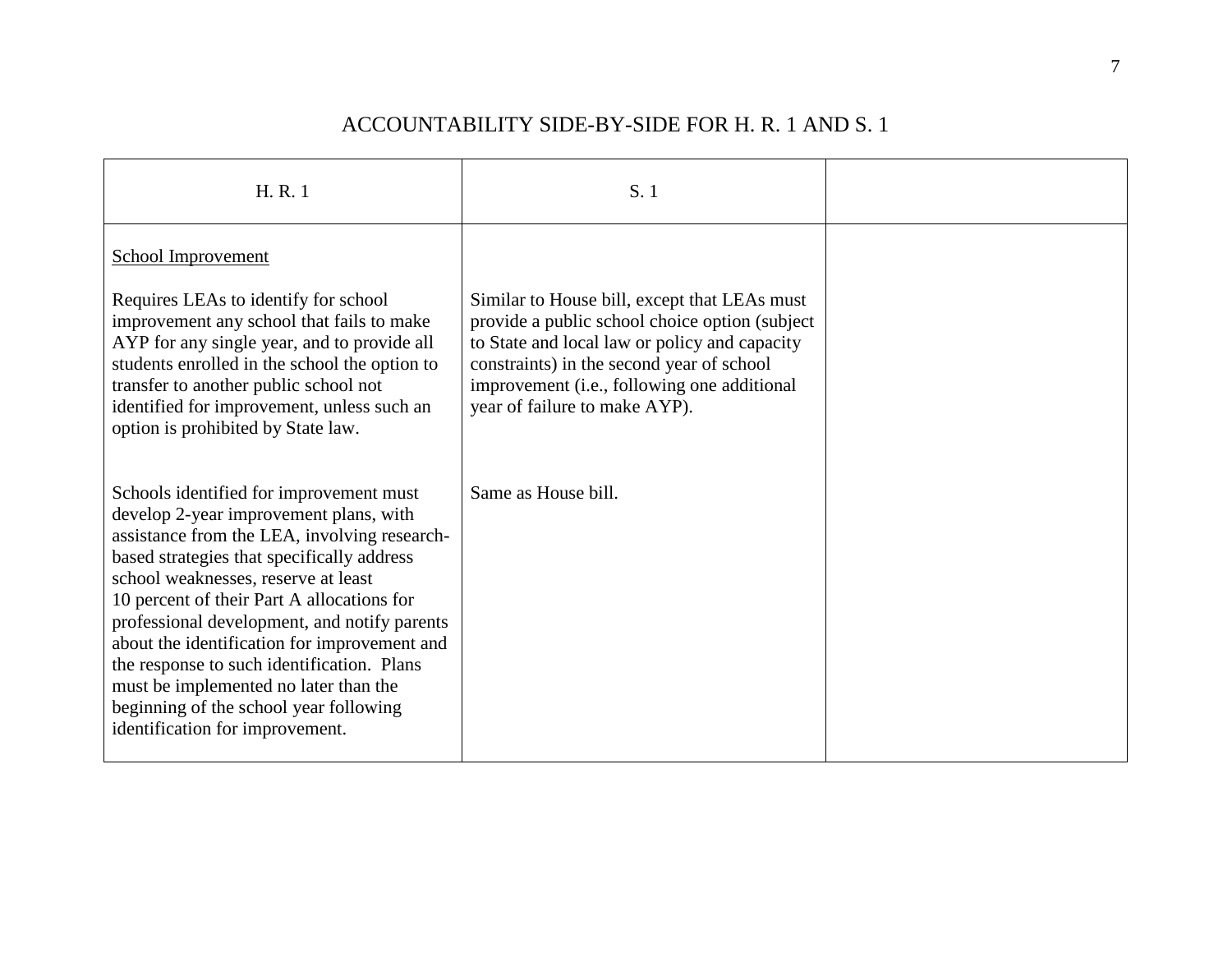| H.R.1                                                                                                                                                                                                                                                                                                                                                                                                                                                                                                 | S. 1                                                                                                                                                                                                                                                                                                                                                                                                                                                                                                                                                                                                                                 |  |
|-------------------------------------------------------------------------------------------------------------------------------------------------------------------------------------------------------------------------------------------------------------------------------------------------------------------------------------------------------------------------------------------------------------------------------------------------------------------------------------------------------|--------------------------------------------------------------------------------------------------------------------------------------------------------------------------------------------------------------------------------------------------------------------------------------------------------------------------------------------------------------------------------------------------------------------------------------------------------------------------------------------------------------------------------------------------------------------------------------------------------------------------------------|--|
| <b>Corrective Action</b>                                                                                                                                                                                                                                                                                                                                                                                                                                                                              |                                                                                                                                                                                                                                                                                                                                                                                                                                                                                                                                                                                                                                      |  |
| LEAs must identify schools for corrective<br>action after one additional year of failure to<br>make AYP (a total of two years, one in<br>school improvement). In addition to<br>continuing to provide a public school choice<br>option, the LEA must take corrective action<br>such as (1) making alternative governance<br>arrangements or (2) replacing school staff or<br>(3) instituting and implementing a new,<br>research-based curriculum, including<br>appropriate professional development. | After two years in school improvement (three<br>years of failure to make AYP), the LEA must<br>identify the school for corrective action,<br>subject to the same measures described in the<br>House bill.                                                                                                                                                                                                                                                                                                                                                                                                                            |  |
| LEAs may use up to 15 percent of their<br>Part A allocations to pay for transportation of<br>students in corrective action schools who<br>exercise a choice option.                                                                                                                                                                                                                                                                                                                                   | If a school identified for corrective action<br>fails to make AYP for three consecutive years<br>in the same subject for a specific group of<br>students, the LEA must (no exceptions for<br>State and local law or capacity constraints)<br>provide an option to transfer to a better public<br>school, arrange for interdistrict choice where<br>possible, and make supplemental services<br>available to children in the school. LEAs<br>must pay for transportation under this "hard<br>choice" provision, although no more than<br>15 percent of an LEAs allocation may be used<br>for transportation or supplemental services. |  |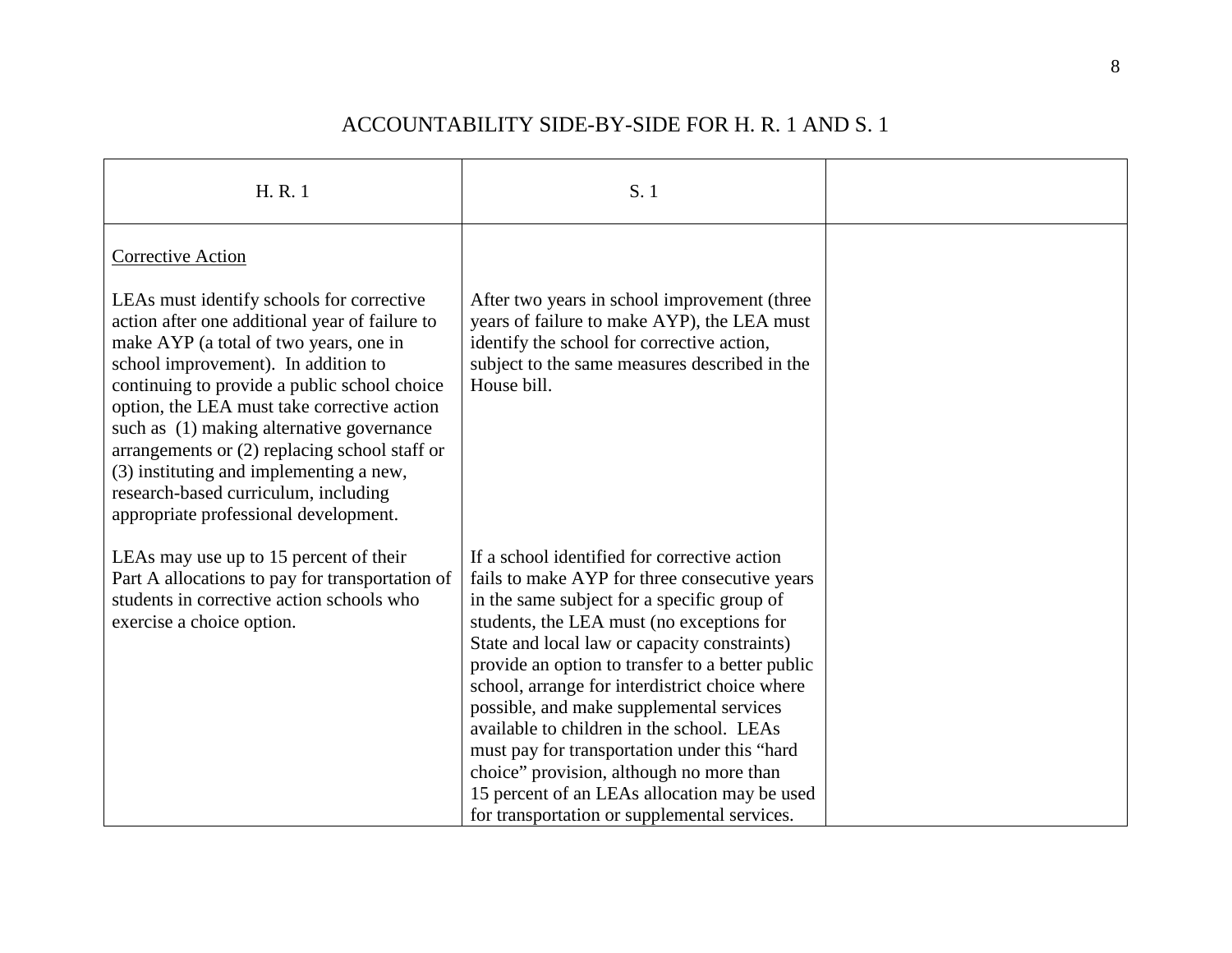| H.R.1                                                                                                                                                                                                                                                                                                                                                                                                                                                                                                                                                                                                                                                                                                                                     | S. 1                                                                                                                                                                                                                                                                                                                                                                                                                                                                                                                     |  |
|-------------------------------------------------------------------------------------------------------------------------------------------------------------------------------------------------------------------------------------------------------------------------------------------------------------------------------------------------------------------------------------------------------------------------------------------------------------------------------------------------------------------------------------------------------------------------------------------------------------------------------------------------------------------------------------------------------------------------------------------|--------------------------------------------------------------------------------------------------------------------------------------------------------------------------------------------------------------------------------------------------------------------------------------------------------------------------------------------------------------------------------------------------------------------------------------------------------------------------------------------------------------------------|--|
| Restructuring<br>If a school fails to make AYP after one year<br>of corrective action, and its poor students are<br>not make statistically significant progress, or<br>if a school fails to make AYP after two years<br>of corrective action, the LEA must continue<br>to provide a public school choice option<br>(unless prohibited by State law), make<br>available supplemental instructional services,<br>and prepare for restructuring. After one<br>additional year, the LEA must restructure the<br>school by implementing alternative<br>governance arrangements such as reopening<br>the school as a charter school, replacing all or<br>most of the staff, or turning over operation of<br>the school to a private contractor. | Reconstitution<br>If a school fails to make AYP after one year<br>of corrective action, and has failed to make<br>AYP for poor students in the same subject for<br>the three preceding years, the LEA must<br>begin planning for reconstitution. Students<br>continue to be eligible for "hard" public<br>school choice and supplemental services.<br>One year after identification for<br>reconstitution, the LEA must implement one<br>of the same alternative governance<br>arrangements described in the House bill. |  |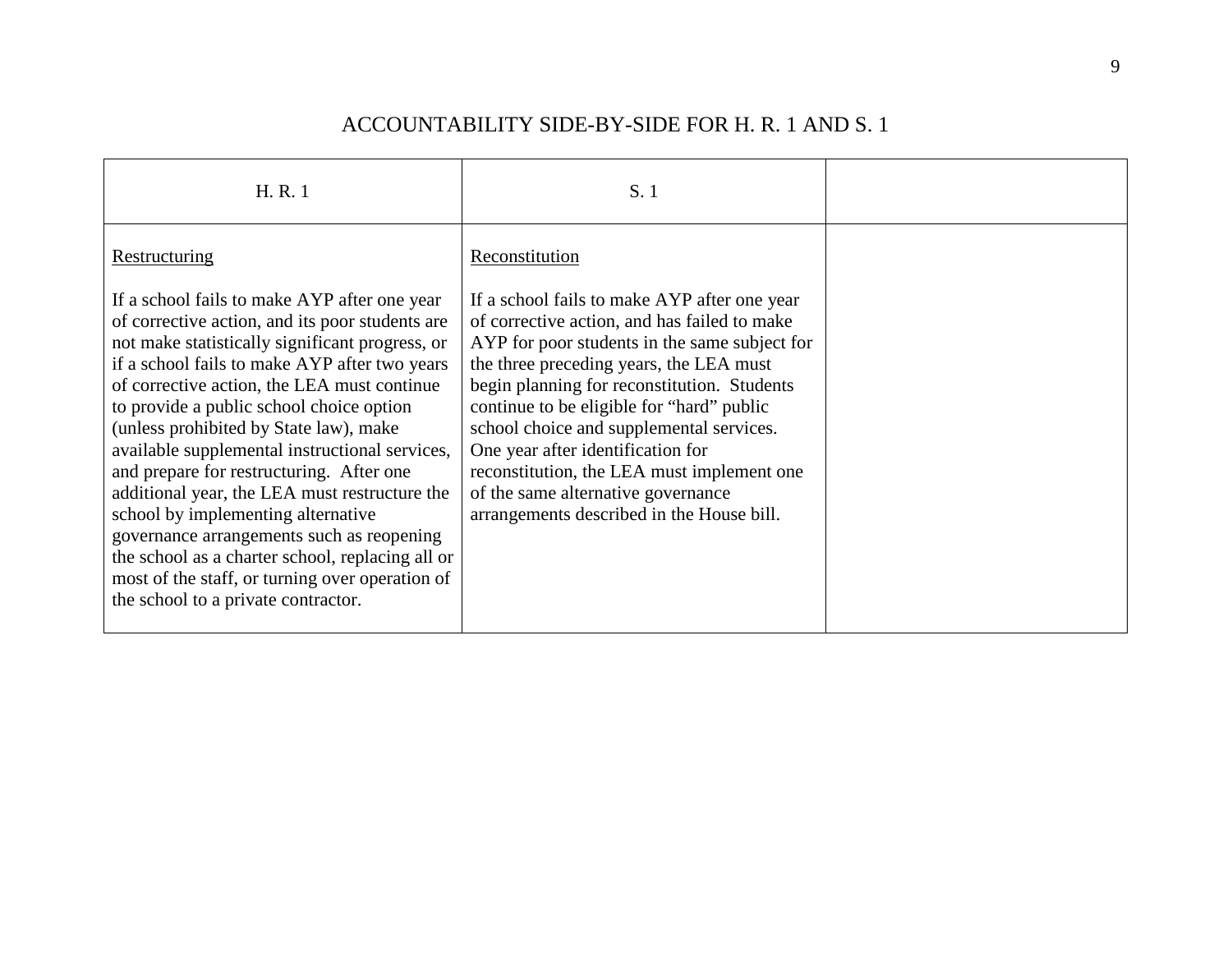| H.R.1                                                                                                                                                                                                                                                                                                                                                                                                                                              | S. 1                                                                                                                                                                                                                                                                                                                                                                                                                                                                                 |  |
|----------------------------------------------------------------------------------------------------------------------------------------------------------------------------------------------------------------------------------------------------------------------------------------------------------------------------------------------------------------------------------------------------------------------------------------------------|--------------------------------------------------------------------------------------------------------------------------------------------------------------------------------------------------------------------------------------------------------------------------------------------------------------------------------------------------------------------------------------------------------------------------------------------------------------------------------------|--|
| <b>Supplemental Services</b>                                                                                                                                                                                                                                                                                                                                                                                                                       |                                                                                                                                                                                                                                                                                                                                                                                                                                                                                      |  |
| When required, LEAs must arrange for<br>supplemental services from providers<br>approved by the State and selected by<br>parents. Providers must demonstrate "a<br>record of effectiveness, or the potential of<br>effectiveness," in providing instructional<br>services to children. LEA must enter into<br>contract with provider that includes specific<br>performance goals, progress measures, and a<br>timetable for improving achievement. | Similar to House bill.                                                                                                                                                                                                                                                                                                                                                                                                                                                               |  |
| Costs are limited to 40 percent of the per-<br>child Title I, Part A allocation. If these funds<br>are insufficient, LEAs may use Title IV<br>funds for supplemental services. Eligible<br>children must be from low-income families.                                                                                                                                                                                                              | The cost of such services is limited to the<br>LEA's Part A allocation for each poor child,<br>or to the actual cost of the services. However,<br>the LEA may not use more than 15 percent of<br>its allocation for the combination of<br>supplemental services and transportation<br>under "hard choice," and school allocations<br>must not be reduced by more than 15 percent.<br>In the case of insufficient funds, LEAs must<br>give priority to the lowest-achieving children. |  |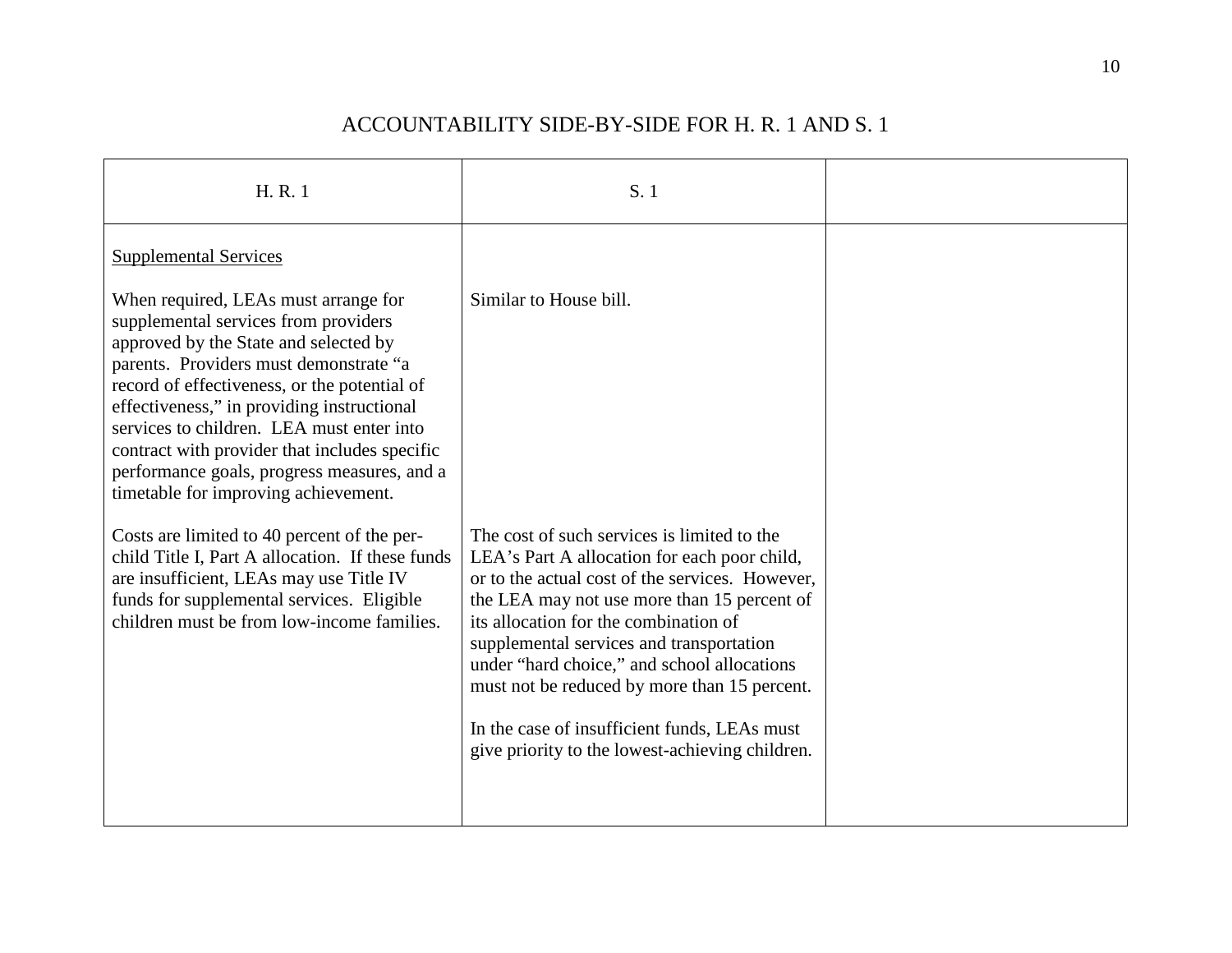| H.R.1                                                                                                                                                         | S. 1                                                                                                                                                                                                                                                               |  |
|---------------------------------------------------------------------------------------------------------------------------------------------------------------|--------------------------------------------------------------------------------------------------------------------------------------------------------------------------------------------------------------------------------------------------------------------|--|
| "Grandfathered" Improvement Status                                                                                                                            |                                                                                                                                                                                                                                                                    |  |
| Schools that were in school improvement<br>status "immediately before the effective"<br>date" of HR1 would be identified for<br>improvement.                  | Schools identified for school improvement<br>prior to enactment would be considered to be<br>in the first year of school improvement.                                                                                                                              |  |
| Schools in improvement status for 2 years, or<br>in corrective action status, prior to effective<br>date of HR1 would be identified for<br>corrective action. | Schools in school improvement for two years<br>prior to enactment would be subject to<br>corrective action, including "hard choice" and<br>supplemental services.                                                                                                  |  |
|                                                                                                                                                               | Schools identified for corrective action prior<br>to enactment would be subject to the "hard"<br>choice" and supplemental services provisions<br>after one additional year of failure to make<br>AYP and reconstitution after two years of<br>failure to make AYP. |  |
|                                                                                                                                                               |                                                                                                                                                                                                                                                                    |  |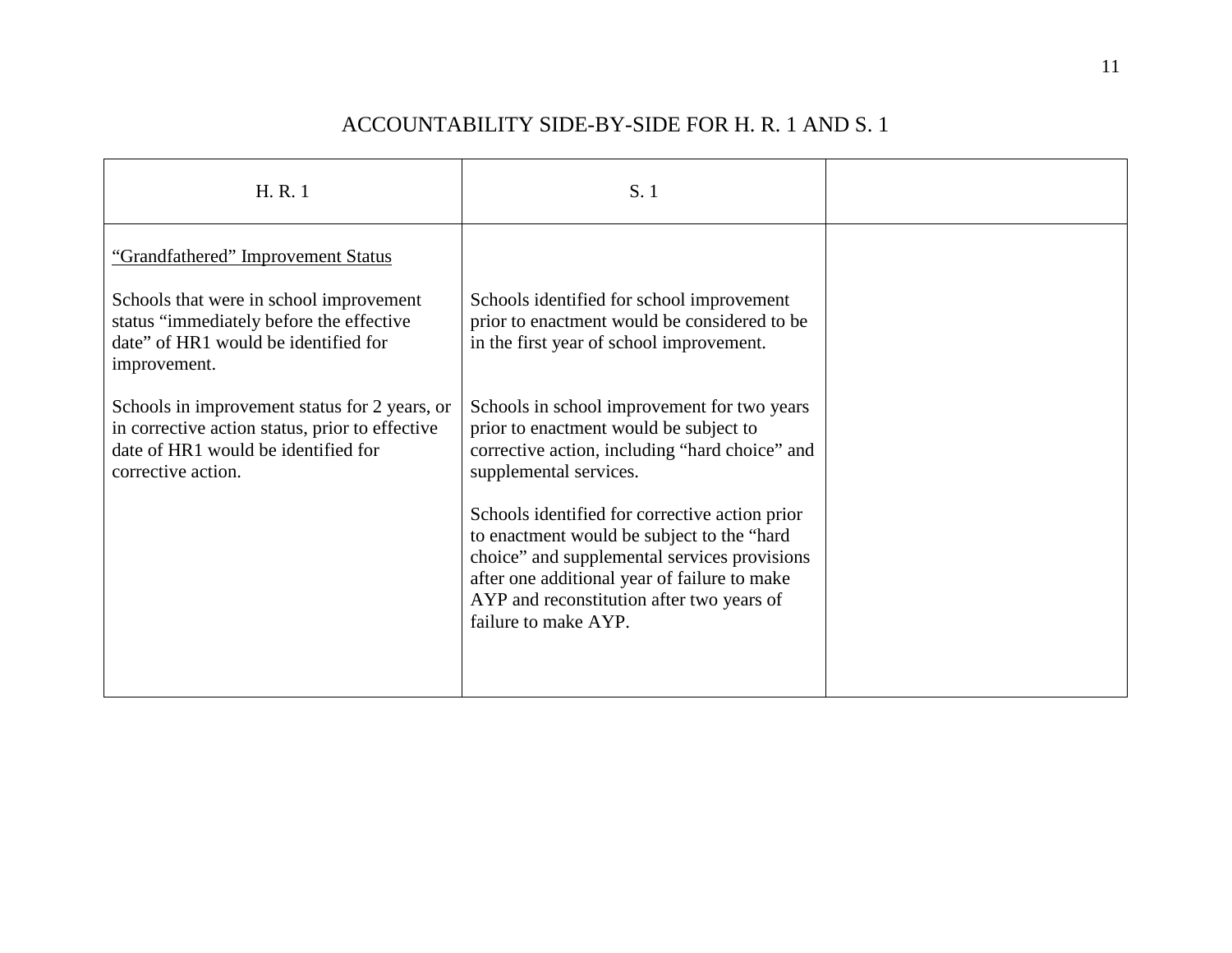| H.R.1                                                                                                                                                                                                                                                                                                                                                      | S.1                 |  |
|------------------------------------------------------------------------------------------------------------------------------------------------------------------------------------------------------------------------------------------------------------------------------------------------------------------------------------------------------------|---------------------|--|
| <b>LEA</b> Improvement                                                                                                                                                                                                                                                                                                                                     |                     |  |
| States must identify LEAs for improvement<br>after 2 consecutive years of failure to make<br>AYP. Such LEAs must develop<br>improvement plans involving research-based<br>strategies and dedicate 10 percent of their<br>allocations to professional development.                                                                                          | Same as House bill. |  |
| States must identify LEAs that fail to make<br>AYP for two additional years (a total of 4)<br>for corrective action. Corrective actions<br>include instituting a new curriculum,<br>restructuring or abolishing the LEA,<br>reconstituting LEA personnel, appointing a<br>trustee in place of the superintendent and<br>school board, or withholding funds | Same as House bill. |  |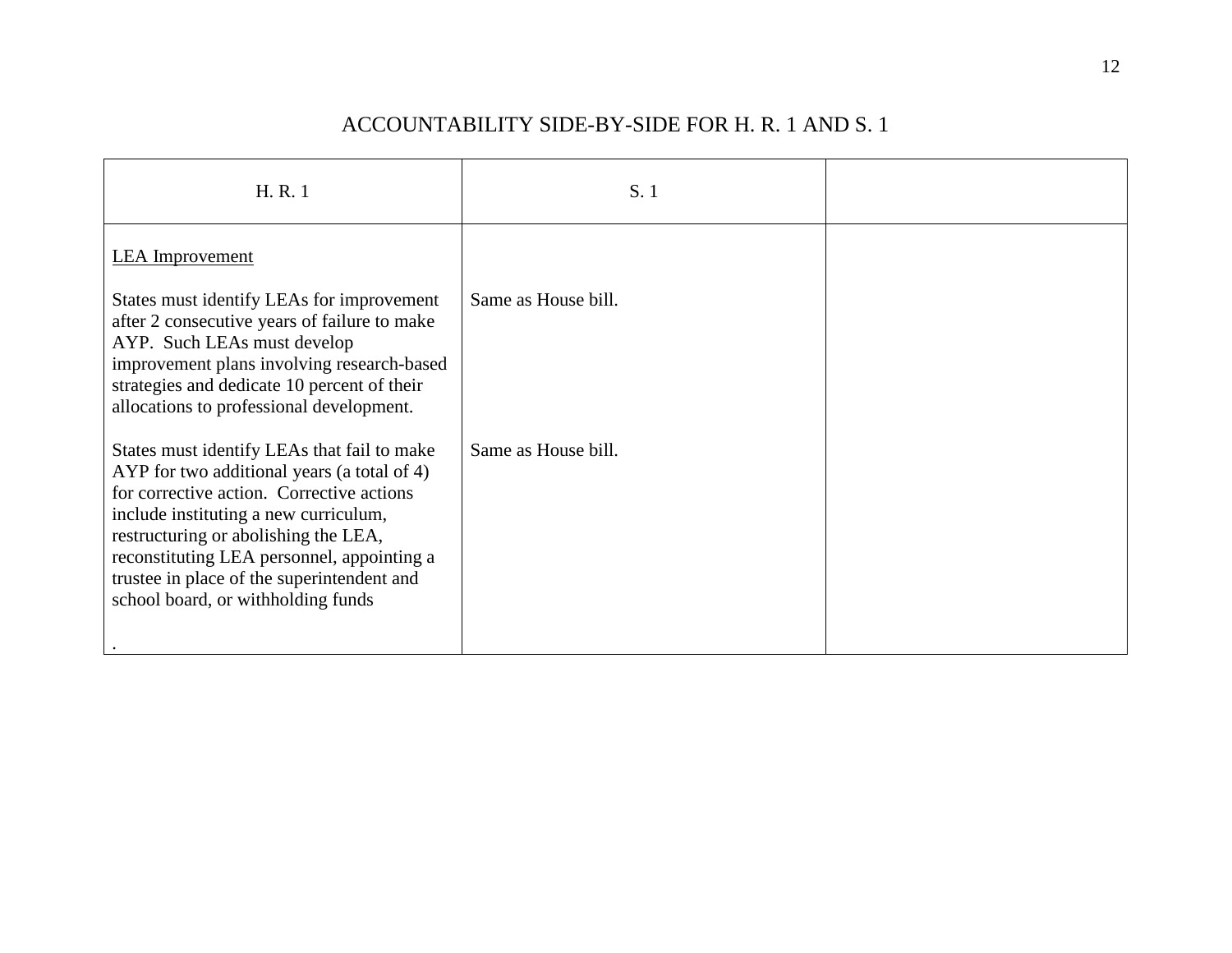| H.R.1                                                                                                                                                                                                                                                                   | S. 1                                                                                                                                                                                                                                                        |  |
|-------------------------------------------------------------------------------------------------------------------------------------------------------------------------------------------------------------------------------------------------------------------------|-------------------------------------------------------------------------------------------------------------------------------------------------------------------------------------------------------------------------------------------------------------|--|
| Awards                                                                                                                                                                                                                                                                  |                                                                                                                                                                                                                                                             |  |
| Authorizes Assessment Completion Bonuses.                                                                                                                                                                                                                               | Same as House bill.                                                                                                                                                                                                                                         |  |
| <b>Authorizes Academic Achievement Awards</b><br>program to recognize schools that have<br>closed the achievement gap or exceeded<br>AYP for 2 or more years. States would<br>reserve up to 30 percent of annual Part A<br>appropriations increases to fund the awards. | Authorizes No Child Left Behind Awards to<br>schools that have improved the achievement<br>of poor students.                                                                                                                                                |  |
| Authorizes \$40 million Achievement in<br>Education Awards program for States that<br>have made "significant progress in<br>improving educational achievement," with<br>the greatest weight given to the progress of<br>poor and minority students.                     | Authorizes \$50 million for a similar program<br>(funds also would cover No Child Left<br>Behind Awards and Assessment Completion<br>Bonuses).<br>States may make institutional and individual<br>rewards to LEAs that meet AYP for<br>3 consecutive years. |  |